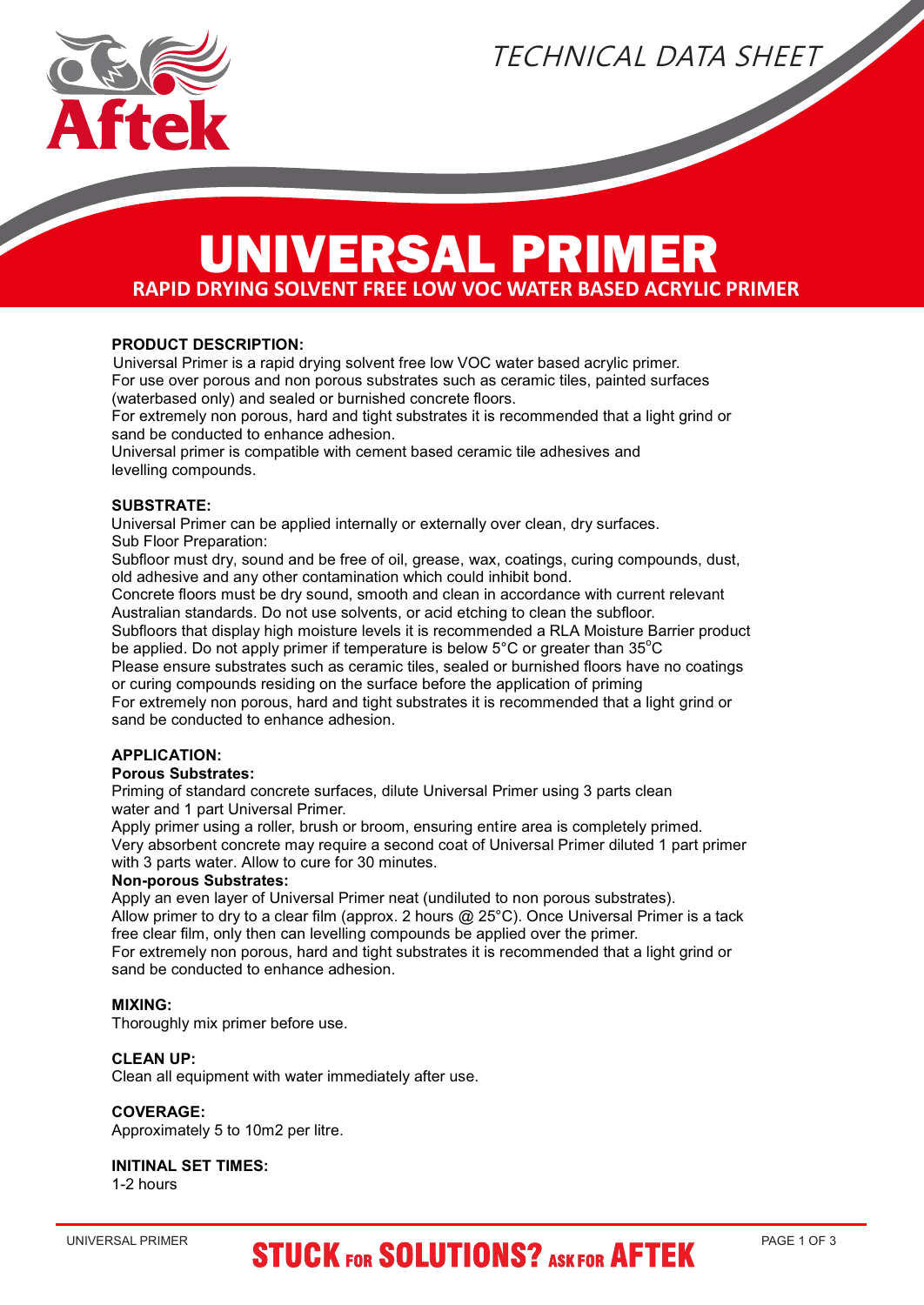



# UNIVERSAL PRIMER

#### **CLEAN UP**

Clean tools immediately after use with warm soapy water.

#### **SHELF LIFE**

12 -14 months in unopened containers stored out of direct sunlight.

#### **STORAGE**

Keep in well ventilated areas stored out of direct sunlight.

#### **CONTAINER SIZES**

5 litre plastic containers

#### **SAFETY & HANDLING**

A Safety Data Sheet is available on request.

#### **DISPOSAL**

Please dispose of empty containers and residue in accordance with your local waste management regulations.

#### **FIRST AID**

In use, please ensure that Occupational Health and Safety requirements are observed. If swallowed, give plenty of water. Do not induce vomiting. Seek medical attention. Skin: Wash off with warm water and soap. Eyes: Irrigate with water for 10 minutes and see a doctor.

#### **Restrictions:**

Do not apply Universal Primer on substrates subject to rising damp. Do not apply Universal Primer at thickness greater than 1 mm thick. Do not apply Universal Primer on tiles that have a wax or excessively high gloss coating.

#### **Note:**

The supplied information is based on our experience and is to be regarded as general instructions. We cannot guarantee successful results as we do not have any influence on the conditions on site. In any case a test area is highly recommended before installation.